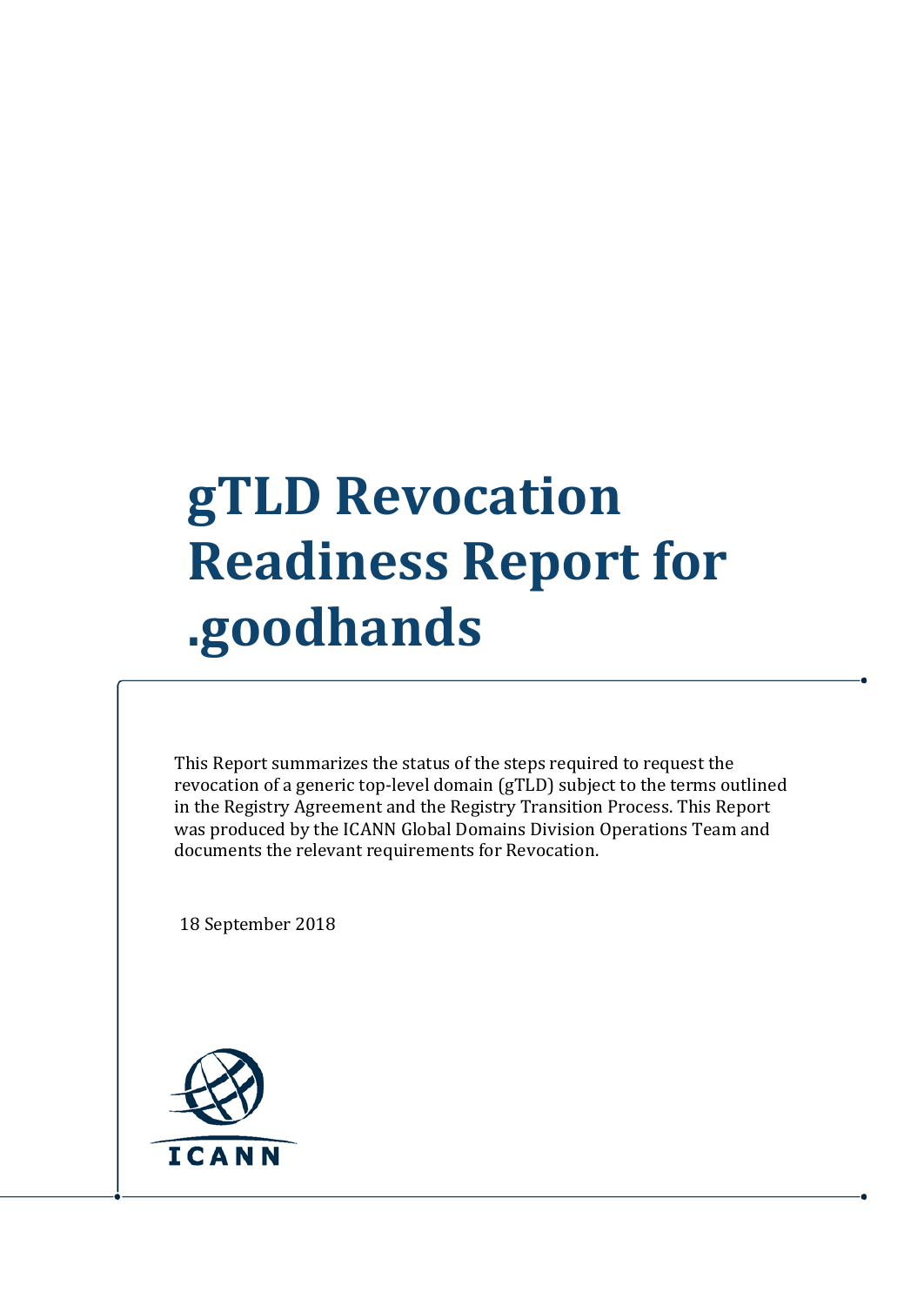## **REVOCATION READINESS SUMMARY | .GOODHANDS**

| <b>Top-Level Domain:</b>                    | .goodhands                                                                                                                                                                                                                                                                                                                                                                                                                                                                                                                                                 |
|---------------------------------------------|------------------------------------------------------------------------------------------------------------------------------------------------------------------------------------------------------------------------------------------------------------------------------------------------------------------------------------------------------------------------------------------------------------------------------------------------------------------------------------------------------------------------------------------------------------|
| <b>Registry Operator:</b>                   | Allstate Fire and Casualty Insurance Company                                                                                                                                                                                                                                                                                                                                                                                                                                                                                                               |
| <b>Registry Agreement:</b>                  | https://www.icann.org/resources/agreement/goodhands-<br>2015-07-31-en                                                                                                                                                                                                                                                                                                                                                                                                                                                                                      |
| <b>Type of Termination:</b>                 | Voluntary Termination by Registry Operator, per section<br>4.4(b) of Registry Agreement                                                                                                                                                                                                                                                                                                                                                                                                                                                                    |
| <b>Revocation Requested</b><br>to Occur on: | 12 January 2019 at the latest                                                                                                                                                                                                                                                                                                                                                                                                                                                                                                                              |
| <b>Revocation Readiness:</b>                | Readiness Confirmed                                                                                                                                                                                                                                                                                                                                                                                                                                                                                                                                        |
| <b>Submission Date:</b>                     | 16 July 2018                                                                                                                                                                                                                                                                                                                                                                                                                                                                                                                                               |
| Summary:                                    | On 16 July 2018, Allstate Fire and Casualty Insurance<br>Company, the Registry Operator for .goodhands, notified<br>ICANN that it wished to terminate the RA citing its own<br>business needs. On 06 August 2018, ICANN made a<br>preliminary determination that operation of the .goodhands<br>gTLD need not be transitioned to a successor Registry<br>Operator.<br>On 17 September 2018, after a 30-day period for comments by<br>interested parties, ICANN made a Final Determination to<br>terminate the .goodhands Registry Agreement and revoke the |
|                                             | TLD's delegation from the Root Zone.                                                                                                                                                                                                                                                                                                                                                                                                                                                                                                                       |

## **Checklist for gTLD Revocation Readiness**

*If any answers are "no," a description of the impact on readiness for revocation (if any) must be provided. The impact should include why ICANN has determined to proceed with the revocation.*

 $\bullet$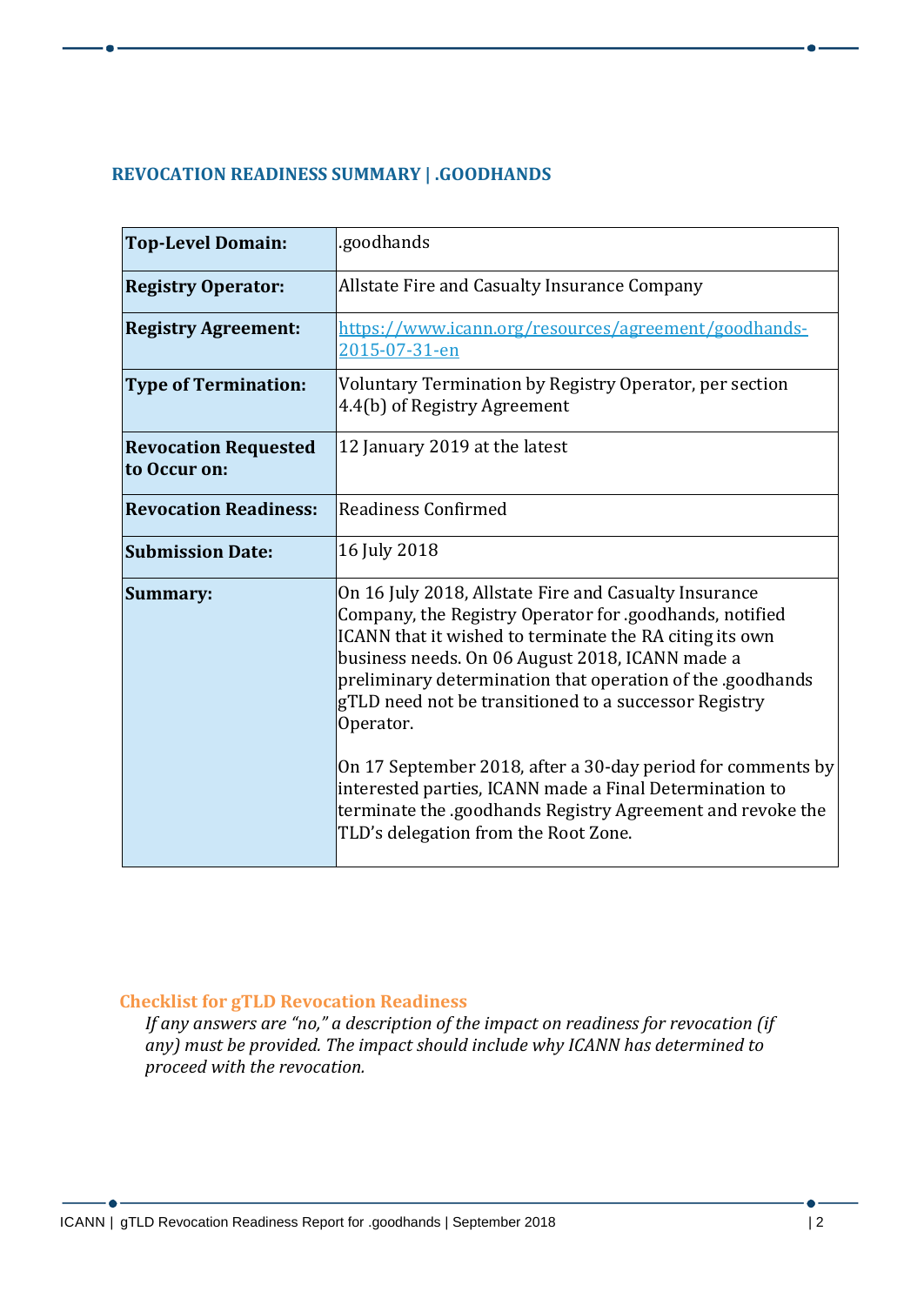| <b>Notice of Termination</b>                                                                                                                                                                   |     |
|------------------------------------------------------------------------------------------------------------------------------------------------------------------------------------------------|-----|
| 1: Did the Registry Operator provide all properly given, required notices to<br><b>ICANN</b> pursuant to the terms of the Registry Agreement and/or the<br><b>Registry Transition Process?</b> | Yes |
| 2: Did ICANN provide the notices for public comment, community feedback<br>or other processes required by the Registry Agreement and/or the<br><b>Registry Transition Process?</b>             | Yes |

| Determination on need to transition operation of the TLD                                                                                                                                                    |            |
|-------------------------------------------------------------------------------------------------------------------------------------------------------------------------------------------------------------|------------|
| 1: Did ICANN consult with the Registry Operator?                                                                                                                                                            | <b>Yes</b> |
| 2: Did ICANN publish a preliminary determination?<br>URL for determination:<br>https://www.icann.org/sites/default/files/tlds/goodhands/goodhands-legal-<br>notice-preliminary-determination-06aug18-en.pdf | <b>Yes</b> |
| 3: Did the community have an opportunity to provide input on the<br>preliminary determination?<br>URL for community input:<br>http://mm.icann.org/pipermail/ra-termination-comments/                        | <b>Yes</b> |

- 6 -